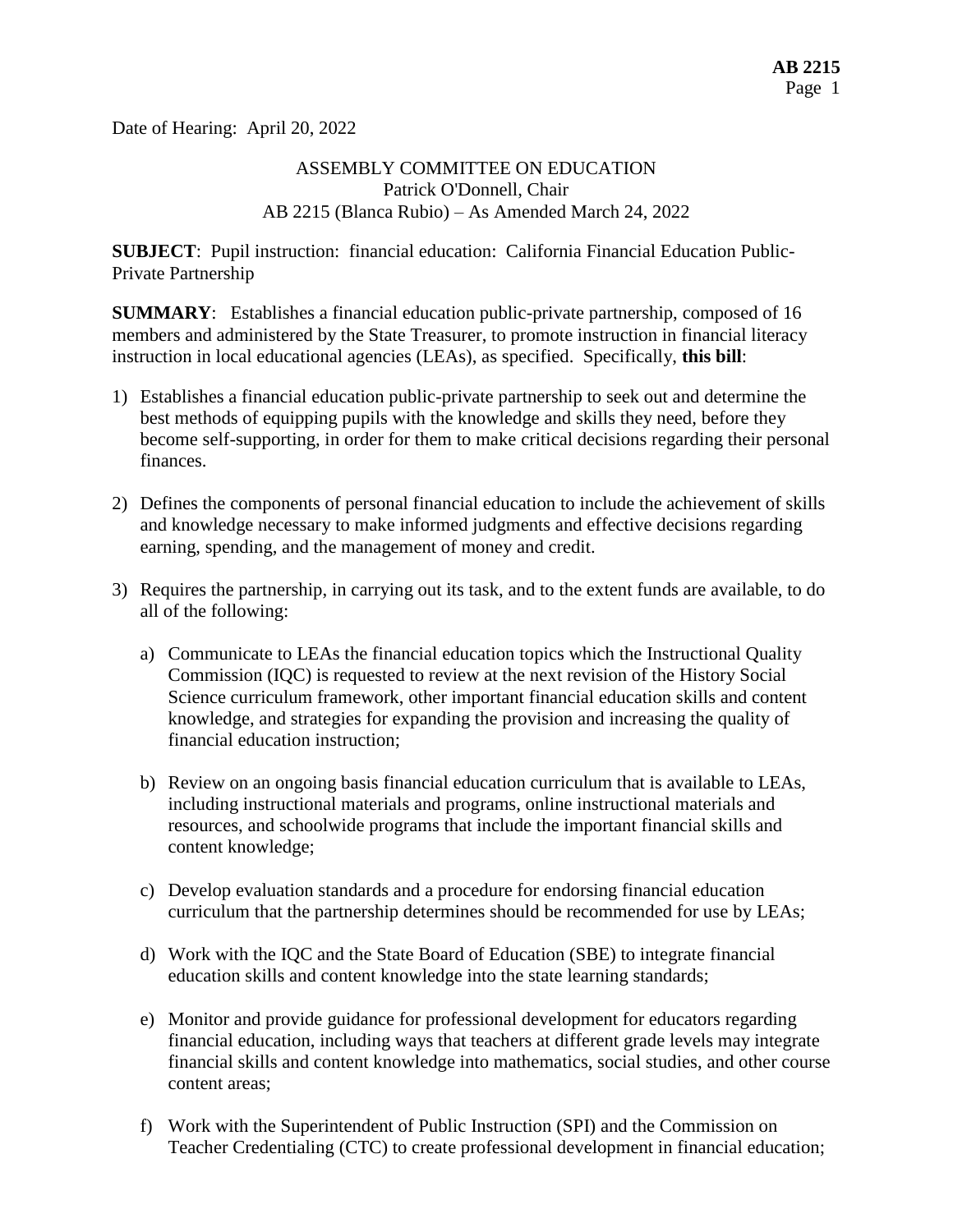- g) Develop academic guidelines and standards-based protocols for use by classroom volunteers who participate in delivering financial education to pupils in the public schools; and
- h) Submit a report on or before January 1, 2025, and annually thereafter, to the Governor, the Treasurer, and the appropriate policy committees of the Legislature.
- 4) Authorizes the partnership to seek federal and private funds to support LEAs in providing access to the materials on specified financial literacy topics, as well as related professional development opportunities for certificated staff.
- 5) Encourages LEAs to voluntarily adopt the Jumpstart Coalition national standards in personal finance education and provide pupils with an opportunity to master the standards.
- 6) Establishes the partnership and specifies its composition as follows:
	- a) One representative of each party caucus of the Assembly, appointed by the Speaker from among those who serve on the Assembly Education Committee, appointed for a two-year term of service and removed only for cause;
	- b) One representative of each party caucus of the Senate, appointed by the Senate Pro Tempore, from among those who serve on the Senate Education Committee, appointed for a two-year term of service and removed only for cause;
	- c) Four representatives from the private for-profit and nonprofit financial services sector, appointed by the Governor, including at least one representative from the Jumpstart Coalition, to be appointed for a staggered two-year term of service;
	- d) Four teachers, appointed by the SPI, to be appointed for a staggered two-year term of service, with one each representing the elementary, middle, secondary, and postsecondary education sectors;
	- e) A representative from the Department of Financial Protection and Innovation (DFPI), appointed for a two-year term of service by the Commissioner of Financial Protection and Innovation;
	- f) Two representatives of the SPI, appointed by the SPI, with one involved in curriculum development and one involved in teacher professional development, to be appointed for a staggered two-year term of service; and
	- g) The Treasurer or the Treasurer's designee.
- 7) Requires that the chair of the partnership be selected by the members of the partnership from among its members.
- 8) Prohibits a representative who is removed from the Assembly Committee on Education or the Senate Education Committee from serving on the partnership and specifies a process for replacing these representatives.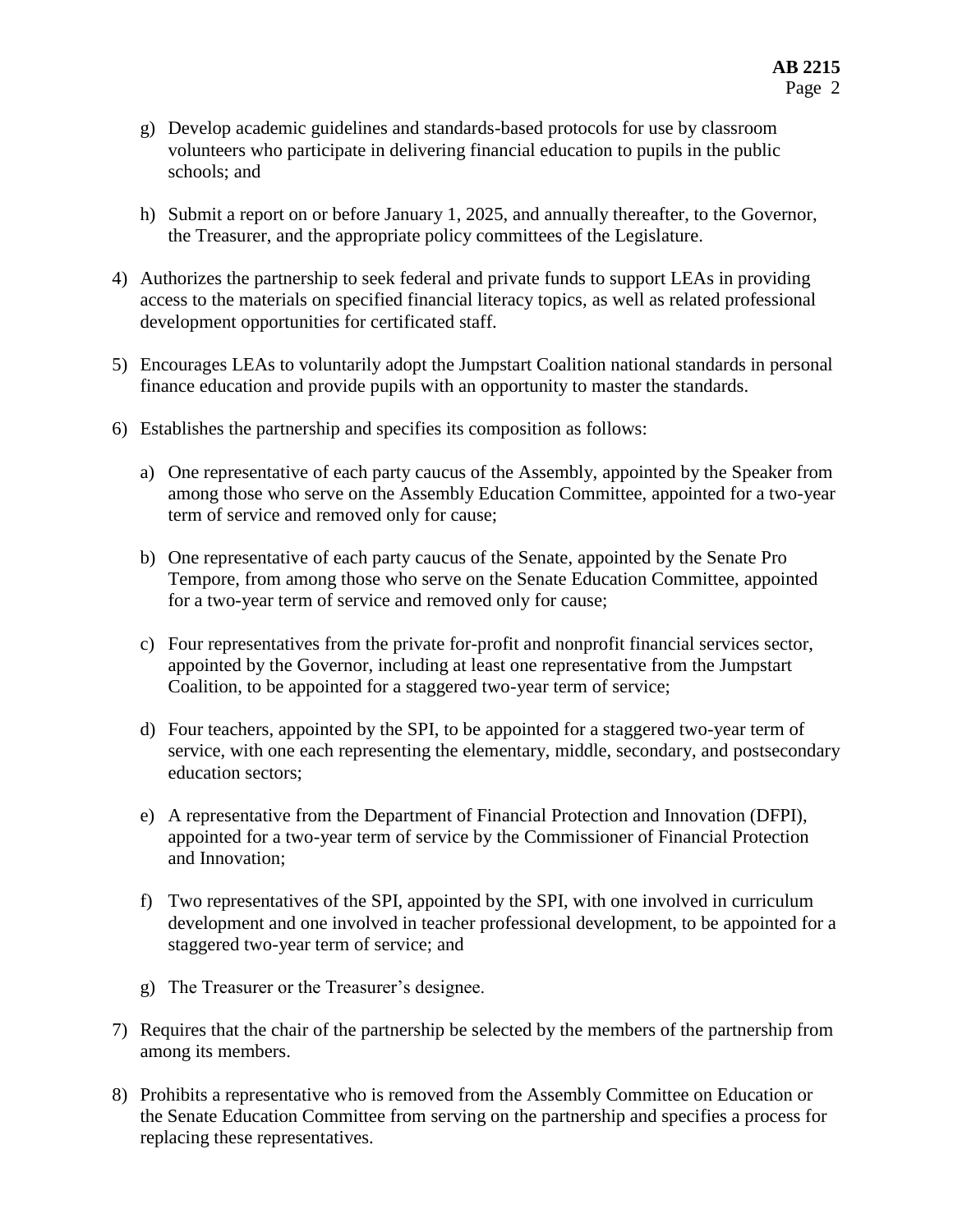- 9) Authorizes representatives appointed by the Legislature to send designees to attend partnership meetings.
- 10) Requires that representatives appointed by the Legislature serve in purely advisory, nonvoting roles.
- 11) Requires that one half of the members identified in c), d), and f) above be appointed for a one-year term beginning January 1, 2024, and a two-year term thereafter. Requires that the initial members of the partnership be appointed by January 1, 2024.
- 12) States that to the extent funds are appropriated or are available for this purpose, the partnership may hire a staff person who resides in the Treasurer's office for administrative purposes.
- 13) Authorizes additional technical and logistical support to be provided by the SPI, the DFPI, the organizations composing the partnership, and other participants in the partnership.
- 14) Requires that travel and other expenses of members of the partnership be provided by the agency, association, or organization that member represents. Authorizes teachers appointed as members by the SPI to be paid their travel expenses from funds available in the California Financial Education Public-Private Partnership Account.
- 15) Authorizes payment to LEAs for substitutes for teacher members of the partnerships if attendance of teachers at an official meeting of the partnership results in a need for one from the California Financial Education Public-Private Partnership Account.
- 16) Requires an LEA to release a teacher member to attend an official meeting of the partnership if the partnership pays the LEA for a substitute or pays the travel expenses of the teacher member.
- 17) Requires, subject to funds appropriated specifically for this purpose, the Treasurer's office and the partnership to provide technical assistance and grants to support demonstration projects for adoption and implementation of the financial education learning standards under this section across LEAs.
- 18) Authorizes LEAs to apply on a competitive basis to participate as a demonstration project.
- 19) Requires the Treasurer's office and the partnership, on or before June 30, 2025, to select up to three LEAs as demonstration projects.
- 20) Encourages the Treasurer's office and the partnership to select a mix of urban, suburban, and rural schools.
- 21) Requires LEAs selected to participate in demonstration projects to comply with all of the following requirements:
	- a) Adopt the Jumpstart Coalition national standards in personal finance education for kindergarten through grade 12 as the essential academic learning requirements for financial education and provide pupils with an opportunity to master the standards;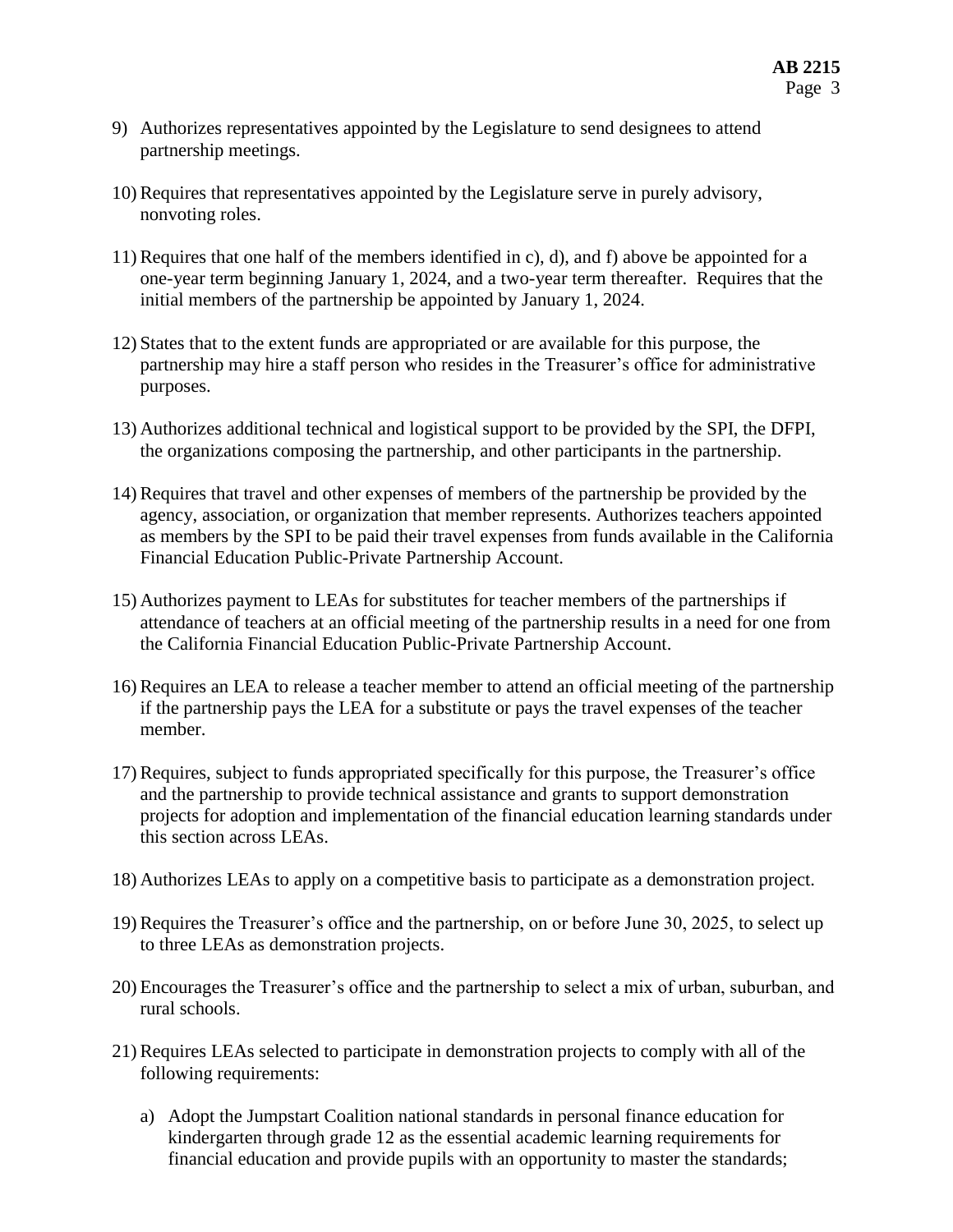- b) Make a commitment to integrate financial education into instruction at all grade levels and in all schools in the LEA;
- c) Establish local partnerships within the community to promote financial education in the schools; and
- d) Conduct pre-testing and post-testing of pupils' financial literacy.
- 22) Requires the Treasurer's office, with the advice of the partnership, to provide assistance to the demonstration projects regarding curriculum, professional development, and innovative instructional programs to implement the financial education standards.
- 23) Requires LEAs selected for the demonstration projects to report, on or before June 30, 2026, and annually thereafter, findings and results of the demonstration project to the Treasurer's office and the appropriate policy committees of the Legislature.
- 24) Requires the annual report from the partnership to include information on all of the following:
	- a) Results from the Jumpstart Coalition survey of personal financial literacy;
	- b) Progress toward statewide adoption of financial education standards by LEAs;
	- c) Professional development activities related to equipping teachers with the knowledge and skills to teach financial education;
	- d) Activities related to financial education curriculum development; and
	- e) Any recommendations for policies or other activities to support financial education instruction in public schools.
- 25) Establishes the California Financial Education Public-Private Partnership Account in the State Treasury. Authorizes funds in the account to be available upon appropriation by the Legislature to the partnership.
- 26) States that the purpose of the account is to support the partnership and to provide financial education opportunities for pupils and financial education professional development opportunities for the teachers providing those educational opportunities, as provided in this article.
- 27) States that revenues to the account may include gifts from the private sector, federal funds, and any appropriations made by the Legislature or other sources. Requires that grants and their administration be paid from the account.
- 28) Requires that only the Treasurer or the Treasurer's designee authorize expenditures from the account, and only at the direction of the partnership.
- 29) Requires, after consulting with the partnership, the SPI, in coordination with staff from the partnership, to make available to all LEAs a list of materials that align with the financial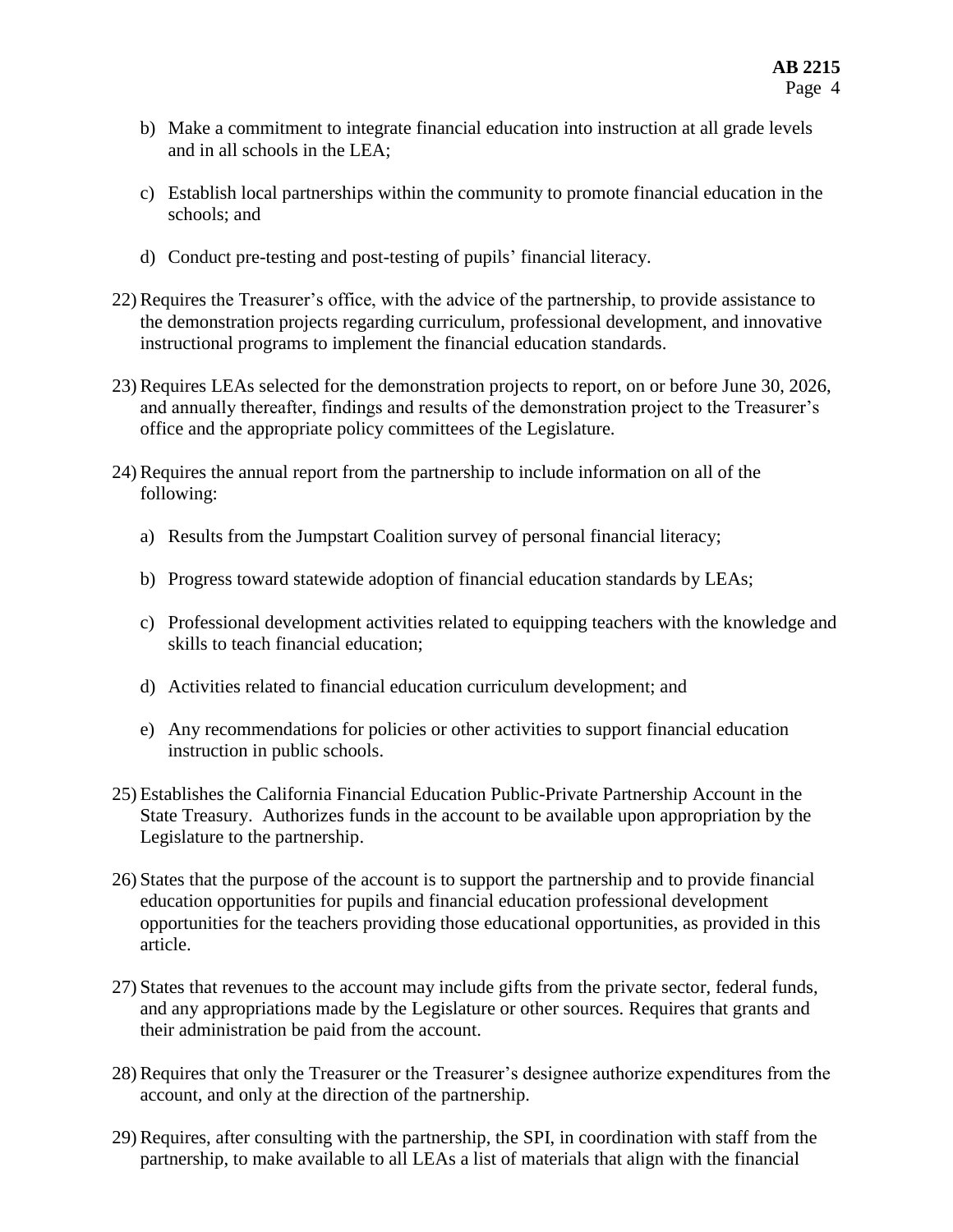education topics which the Instructional Quality Commission (IQC) is requested to review at the next revision of the History Social Science curriculum framework.

- 30) Encourages LEAs to provide all students in grades 9 to 12 the opportunity to access the financial education standards developed pursuant to a non-existent section of the Education Code, whether through a regularly scheduled class period; before or after school; during lunch periods; at library and study time; at home; via online learning opportunities; through career and technical education course equivalencies; or other opportunities.
- 31) Encourages LEAs to publicize the availability of financial education opportunities to students and their families.
- 32) Encourages LEAs to grant credit toward high school graduation to students who successfully complete financial education courses.
- 33) States that standards in personal finance education for kindergarten through grade 12 developed by a national coalition for personal financial literacy that includes partners from business, finance, government, academia, education, and state affiliates may be used to help gauge financial education learning standards recommended by the partnership.
- 34) Establishes the following definitions for purposes of this act:
	- a) "Local educational agency" means a school district, county office of education, or charter school; and
	- b) "The partnership" means the public-private partnership.
- 35) Makes implementation of the act contingent upon an appropriation of funds by the Legislature for these purposes in the annual Budget Act or another statute.

### **EXISTING LAW**:

- 1) Specifies requirements for graduation from high school, including three courses in English, two courses in mathematics, two courses in science, three courses in social studies, one course in visual or performing arts or world languages, two courses in physical education, and, commencing with students graduating in the 2029-30 academic year, a one-semester course in ethnic studies.
- 2) Requires that, of the three courses in social studies, two must be year-long courses in United States history and geography, and in world history, culture, and geography, and that the remaining two are a one-semester course in American government and civics, and a onesemester course in economics.
- 3) Authorizes the governing board of a school district to require a student to complete additional coursework, beyond the courses required at the state level, in order to receive a diploma of graduation from high school.
- 4) Requires that, when the history-social science curriculum framework is revised after January 1, 2017, the Instructional Quality Commission (IQC) consider including content on financial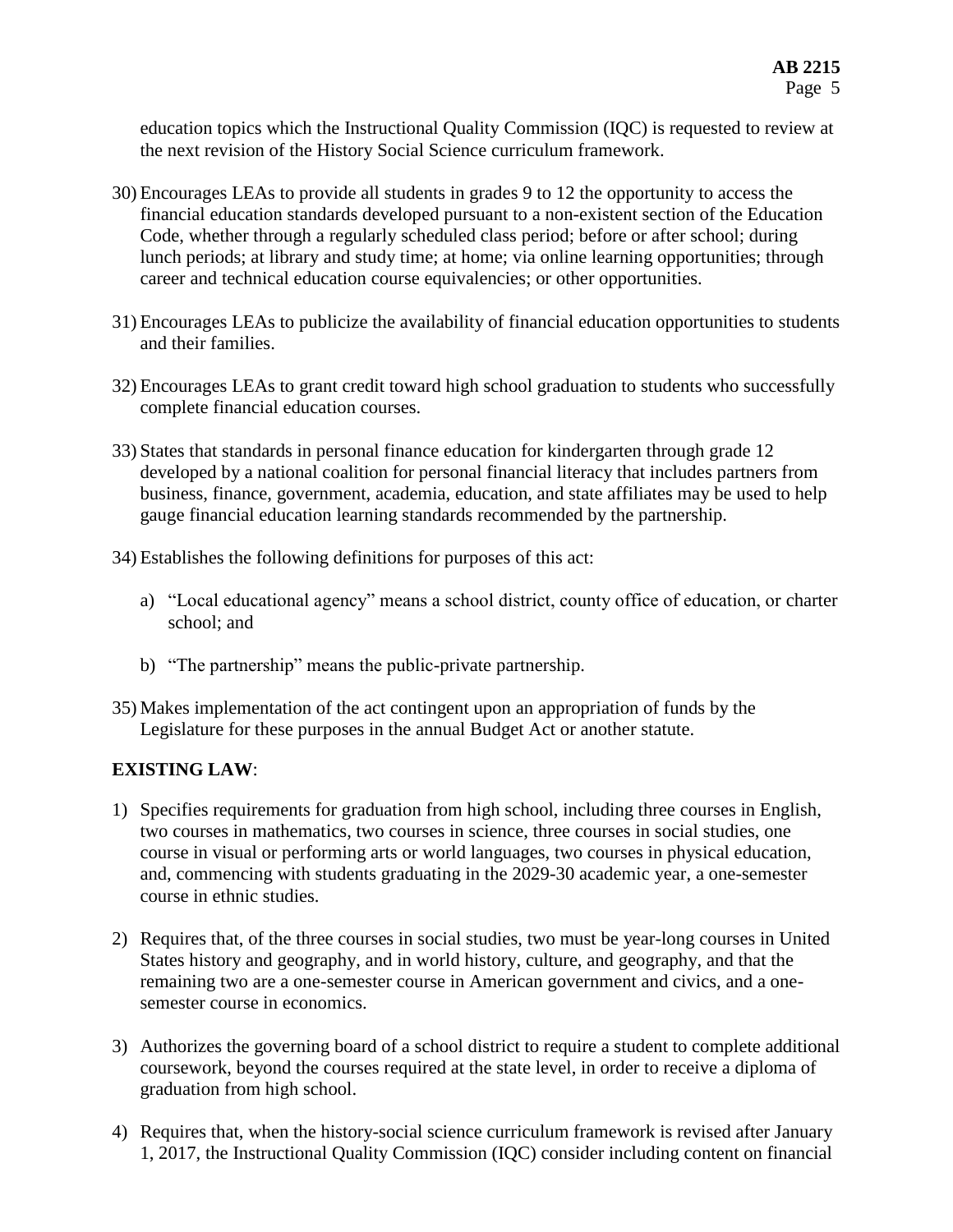literacy at least twice in three grade spans (Kindergarten through grade 5, grades 6-8, and grades 9-12), including instruction on:

- a) Fundamentals of banking for personal use, including, but not limited to, savings and checking;
- b) Principles of budgeting and personal finance;
- c) Employment and understanding factors that affect net income;
- d) Uses and costs of credit, including the relation of debt and interest to credit;
- e) Uses and costs of loans, including student loans;
- f) Types and costs of insurance;
- g) Forms of governmental taxation;
- h) Principles of investing and building wealth;
- i) Identity theft and security;
- j) Planning and paying for postsecondary education; and
- k) Charitable giving.
- 5) Requires that, concurrently with, but not prior to, the next revision of textbooks or curriculum frameworks in the social sciences, health, and mathematics curricula, the SBE ensure that these academic areas integrate components of human growth, human development, and human contribution to society, across the life course, and also financial literacy, including, but not limited to, budgeting and managing credit, student loans, consumer debt, and identity theft security.

## **FISCAL EFFECT**: Unknown

### **COMMENTS**:

*Need for the bill.* The author states, "Assembly Bill 2215 will establish a public-private partnership designed to facilitate the development and implementation of financial education standards and professional development in California's K-12 education system. Research has demonstrated that a fundamental lack of basic financial knowledge and skills exists among youth today. A lack of financial literacy can hamstring young Californians as they enter postsecondary education or professional careers. By strengthening financial literacy, students will be empowered with the necessary skills to navigate adulthood, budget scarce resources and help combat socio-economic disparities."

*American adults aren't great at managing their money. Does high school financial literacy instruction make a difference?* Numerous sources of data suggest that many American adults lack the understanding needed to make sound financial decisions (Milken Institute, 2021) and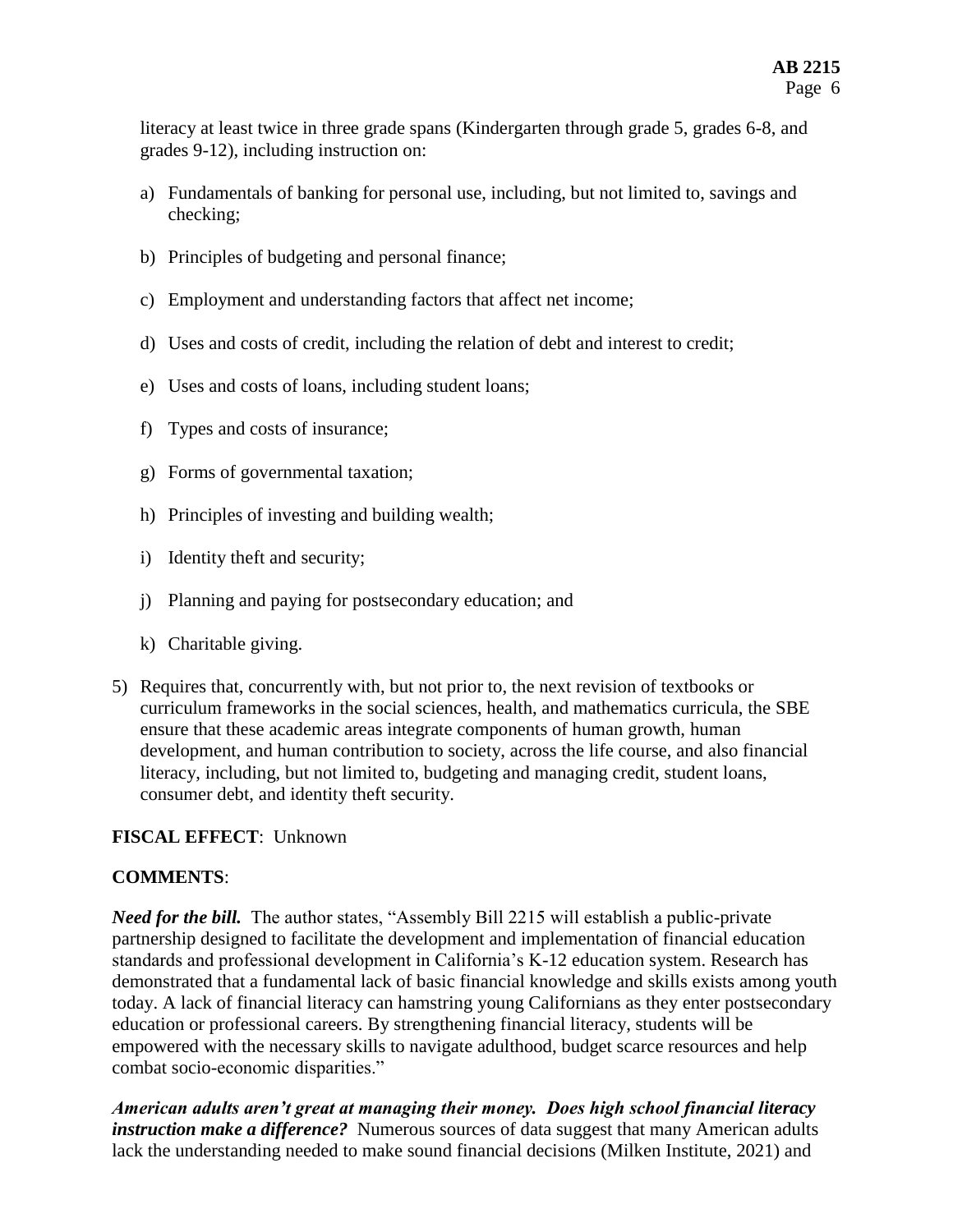that adult financial knowledge is related to their financial behavior (Hilgert, 2003). Survey data also show that high school students have poor understanding of personal finance, with students from families with greater financial resources substantially more financially literate than those from families that are less well-off. (Mandell, 2008).

Financial literacy is viewed as particularly important given the current complexity of financial products and services, and the increased responsibility of individuals for their own financial security, after the deregulation of the financial services industry. (Greenspan, 2005)

Over the years, authors of numerous bills before the Committee have used these findings to propose increasing financial literacy instruction in high school as a solution to this problem. They have argued that financial literacy instruction in high school will improve financial knowledge and consequently improve financial behavior and well-being in adulthood.

However, research on the relationship between high school financial literacy instruction and financial knowledge and behavior after high school is decidedly mixed. Some of the available evidence includes the following findings:

- One study found that after several years, students who took a financial literacy course were no more financially literate than those who did not. Young adults who took the course did not consider themselves to be more savings-oriented, and did not report better financial behavior, than those who did not take the course. (Mandell, 2009)
- One study found short-term (3 month) benefits in financial knowledge, behavior, and self-efficacy after studying a financial literacy curriculum (Danes, 1999)
- One report on the results of a popular financial literacy curriculum found that students who had taken a high school class in personal finance or money management were no more financially literate than those who had not. (Mandell, 2006).
- One study found that financial education mandates reduced the likelihood and frequency of the use of payday loans (Harvey, 2019).
- One study found that financial literacy mandates do not significantly affect saving behavior. (Cole, 2008)
- One study found increased credit scores and decreased delinquencies among students subject to a financial literacy course requirement. (Urban, 2018)
- Research published as a TIAA brief found no definitive increases in account ownership, non-retirement investment accounts, or homeownership among students who took a financial literacy course. (Harvey, 2022)
- One study found increases in aid applications and federal loans and a decrease in private loans and the likelihood of holding credit card balances among students who had experienced financial literacy instruction. (Stoddard, 2020)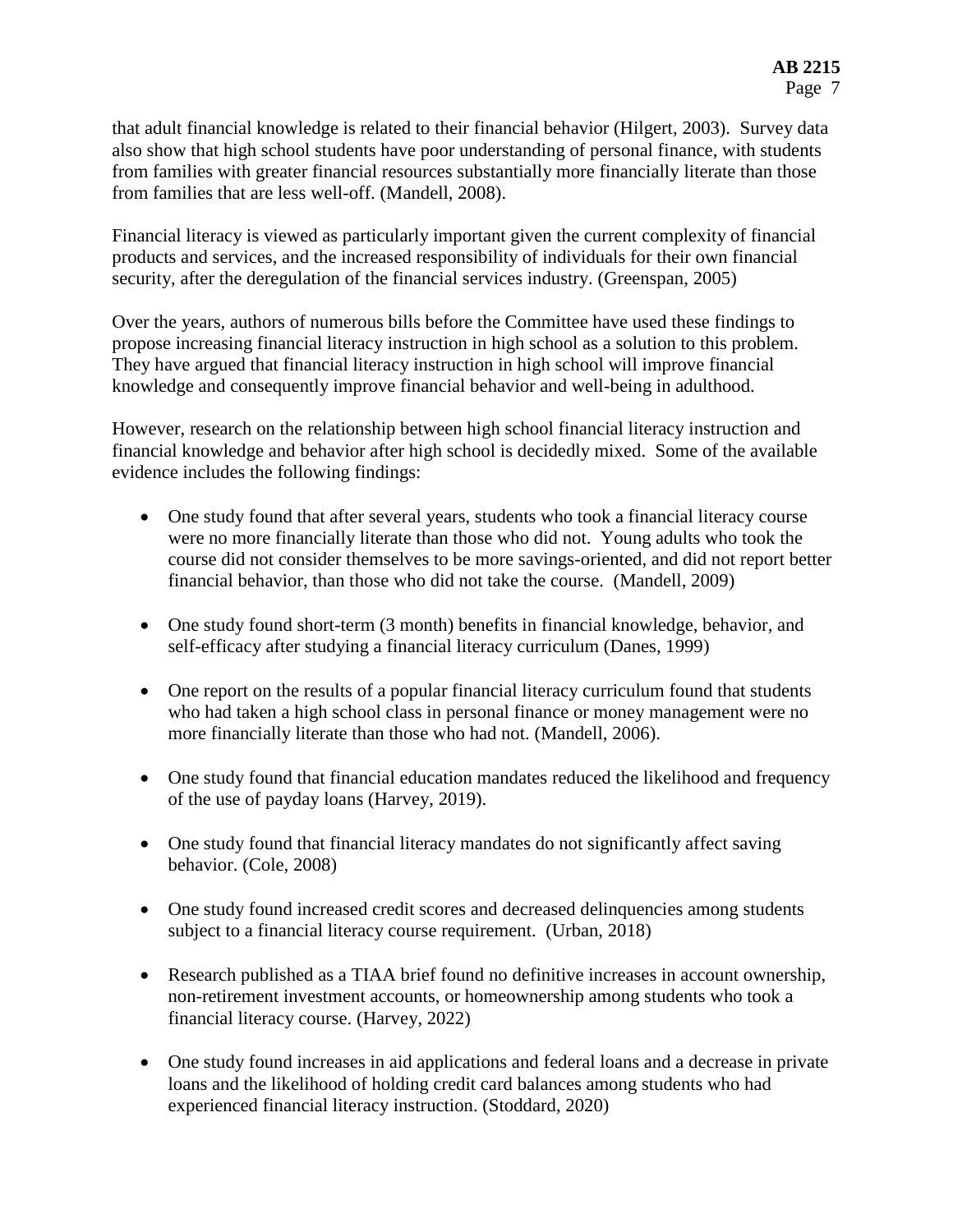• One study found that financial literacy education decreases reliance on nonstudent debt and improves repayment behavior, but that these effects tend to fade out with age. (Brown, 2016)

One author concludes that, "We have long noted with dismay that students who take a high school course in personal finance tend to do no better on our exam than those who do not. This finding has been a great disappointment to consumer educators and to those who support efforts to make courses in personal finance a requirement for high school graduation, and it points to the need for better materials and teacher training." (Mandell, 2006).

*Who develops curriculum for California public schools?* This bill establishes an initiative, housed at the State Treasurer's office, to, among other responsibilities, review curriculum and instructional materials and develop evaluation standards and a procedure for endorsing financial education curricula for use by LEAs.

In California, the development and adoption of curriculum is the responsibility of the IQC and the SBE, through an extensive, open, public process and with the input of educators, subject matter and instructional experts, and the public. This process is designed to take into consideration the scope and sequence of each subject in each grade, developmental appropriateness, evolving evidence about effective instructional practice, and the constraints of the school day and year, among other factors. *The Committee may wish to consider* that vesting responsibility for curriculum in another state agency risks misalignment with the current content standards, curriculum frameworks, and adopted instructional materials.

*State should not endorse privately developed standards in statute.* This bill would encourage LEAs to adopt a privately developed set of standards for use in providing financial literacy education. It also requires that one member of the partnership represent the organization which published those standards.

As indicated on the CDE website, there are a number of curricula and other resources LEAs can use in providing financial literacy instruction. There is also content in the current History-Social Science Framework adopted by the SBE which LEAs can use.

In the past, when the state has adopted or revised content standards for which there were national standards (in English language arts, mathematics, visual and performing arts, and world languages) it has undertaken a thorough, public review of those standards in relation to the current state curriculum before incorporating some of this content in the California curriculum. *The Committee may wish to consider that* it is not appropriate for the state to endorse a set of privately developed content standards.

*Financial literacy instruction already required in California curriculum.* The state's new History-Social Science Framework, adopted in July, 2016, contains financial literacy content in at least the following grades:

 Grade 1: Students acquire a beginning understanding of economics, including how people exchange money for goods and services, and how people make choices about how to spend money, including budgeting.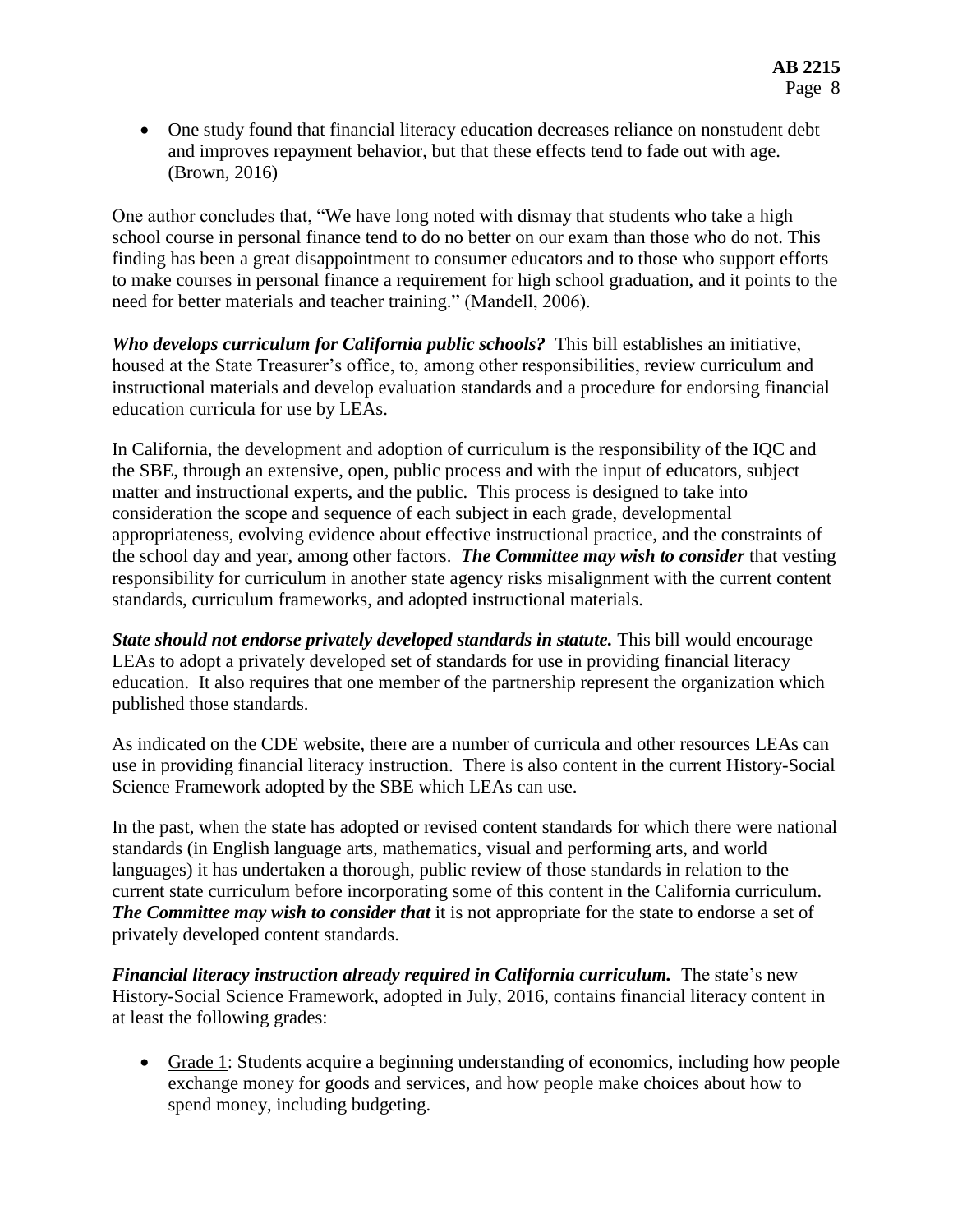- Grade 2: Students learn basic economic concepts of human wants, scarcity, and choice; the importance of specialization in work today. Students also develop an understanding of their roles as consumers in a complex economy.
- Grade 9: (elective course in financial literacy): Students learn about credit cards and other forms of consumer debt, savings and budgeting, retirement planning, state and federal laws related to personal finance (e.g., bankruptcy), financial credit scores, credit card applications, bank account applications, simple and compound interest calculations, retirement calculations, and mortgage and interest rates. Students also learn about the importance of managing credit and debt, and identity theft security.
- High school economics course required for graduation: Students learn about personal budgeting, banking, debt, credit cards, interest, student loan debt, mortgage debt, saving, and investing. This content is presented in relation to larger economic issues and concepts. The Framework also emphasizes the ability of personal finance concepts to be taught through the required economics course, noting: "budgeting can be taught as an example of scarcity; job applications can be taught as examples of human capital inventories; student loans can be taught as an investment in developing human capital; use of credit cards can be taught to explain the opportunity cost of interest and repayment; and interest on credit can be taught as an example of price determination through supply and demand."

Pursuant to current law, the next revision of the framework will include additional financial literacy content. The next adoption of this framework is scheduled to occur in 2024.

*Financial literacy content included in required economics course.* As noted above, the state's new History-Social Science framework includes a significant amount of personal finance content in the course outline for the required economics course, and encourages the use of personal finance concepts to help students learn about macroeconomic principles.

The following examples from the economics course outline provide examples of how personal finance content is integrated into the course:

- "Teachers might begin by telling students they will be assigned a unique (and imagined by the teacher) economic identity: this identity initially consists of a monthly salary, a list of bills, and a checkbook or an online system of sending and receiving money. Starting with their monthly salary, students are directed to determine their take home pay by subtracting federal and state taxes."
- "Next, students must pay their bills. Bills consist of a pre-determined amount for these categories: rent/mortgage, utilities, cell phone, student loan payment, car payment, car insurance. Once bills are paid, students allocate money for the remainder of the month. They can choose whether or how much to save; how much to devote to food, gas, and other staples; and how to use any discretionary money left over. Once students have divided their resources for a month, they should take a step back and look at their larger budgets, perhaps using budgeting tools online, making charts or graphs to understand how and where they spend money."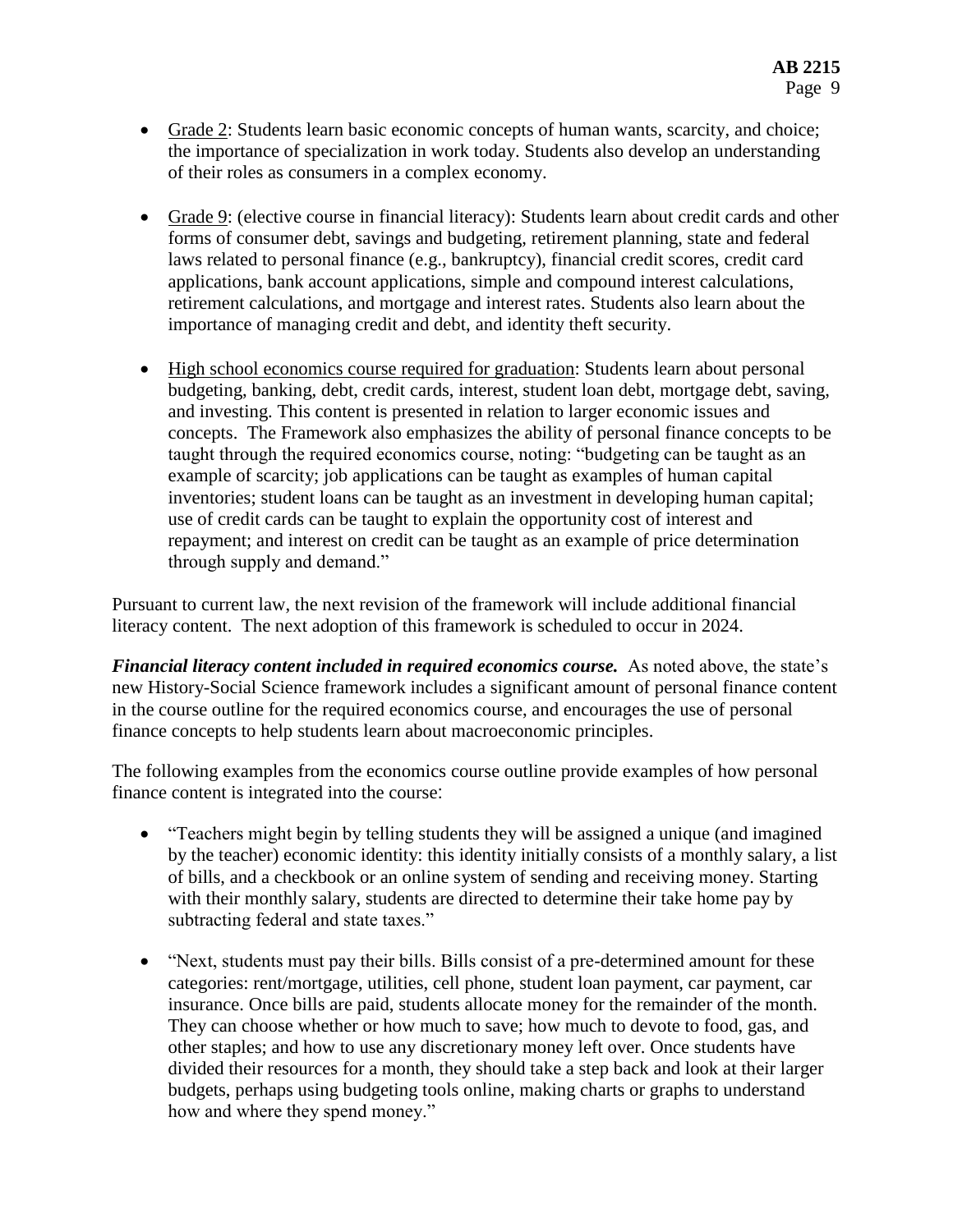- With a budget in hand, students can begin to learn about different kinds of debt and different kinds of ways of accumulating personal wealth. Starting with debt, teachers provide students with an overview of what a credit card is, how interest gets calculated, what compound interest consists of, and how credit card debt affects individuals in the marketplace. Students can calculate credit card payments and factor that into their contrived economic identities for practice. In addition, teachers can provide similar overviews of student loan debt and mortgage debt."
- "Students should also learn about different options of saving money. While teachers will go into more depth later in the semester about marketplace investments (in which students can learn to "play" the stock market, for example), students can learn now about different options for saving their resources from their above-described budgets."
- "By learning about personal finance from this individual perspective, students will now learn about how international markets are interrelated and how they affect their own finances and economic opportunities. At the more local level immediate relevance can be achieved by discussing city and/or county budgets (i.e., revenues and expenditures), payday loans, rent-a-centers, and even chambers of commerce."
- "Studying these topics now will help students when they become adults, and must confront decisions about household budgets, student loans, credit cards, mortgages, and savings and investment strategies. Just as students began this course learning about personal finance, the concepts can be woven throughout the course, applying the economic ideas and analytical tools mentioned above to other sectors of the economy."

*Arguments in support.* The California Credit Union League (CCUL) writes, "CCUL believes that students who frequently receive financial education early on will be provided with the framework for a successful adulthood. AB 2215 embodies this goal by seeking to increase the financial literacy of the next generation of Californians in an equitable and systemic way. California's youth will reap the educational benefits of AB 2215 by gaining a lifetime of valuable skills with a better understanding of their personal finances."

*Recommended Committee amendments. Staff recommends that the bill be amended to* replace its current contents with a requirement that the CDE to develop resources for instruction in financial literacy, as specified.

*Related legislation.* AB 2051 (Cunningham) of the 2021-22 Session would establish a program, administered by the CDE, to provide grants to LEAs to implement financial literacy instruction.

AB 639 (Cunningham) of the 2021-22 Session would have authorized school districts and charter schools, commencing with the 2022–23 school year, to incorporate a financial literacy program into an economics course required for graduation. This bill was held in the Assembly Education Committee.

AB 2187 (Cunningham) of the 2019-20 Session would have authorized school districts and charter schools, commencing with the 2022–23 school year, to incorporate a financial literacy program into an economics course required for graduation. This bill was held in the Assembly Education Committee.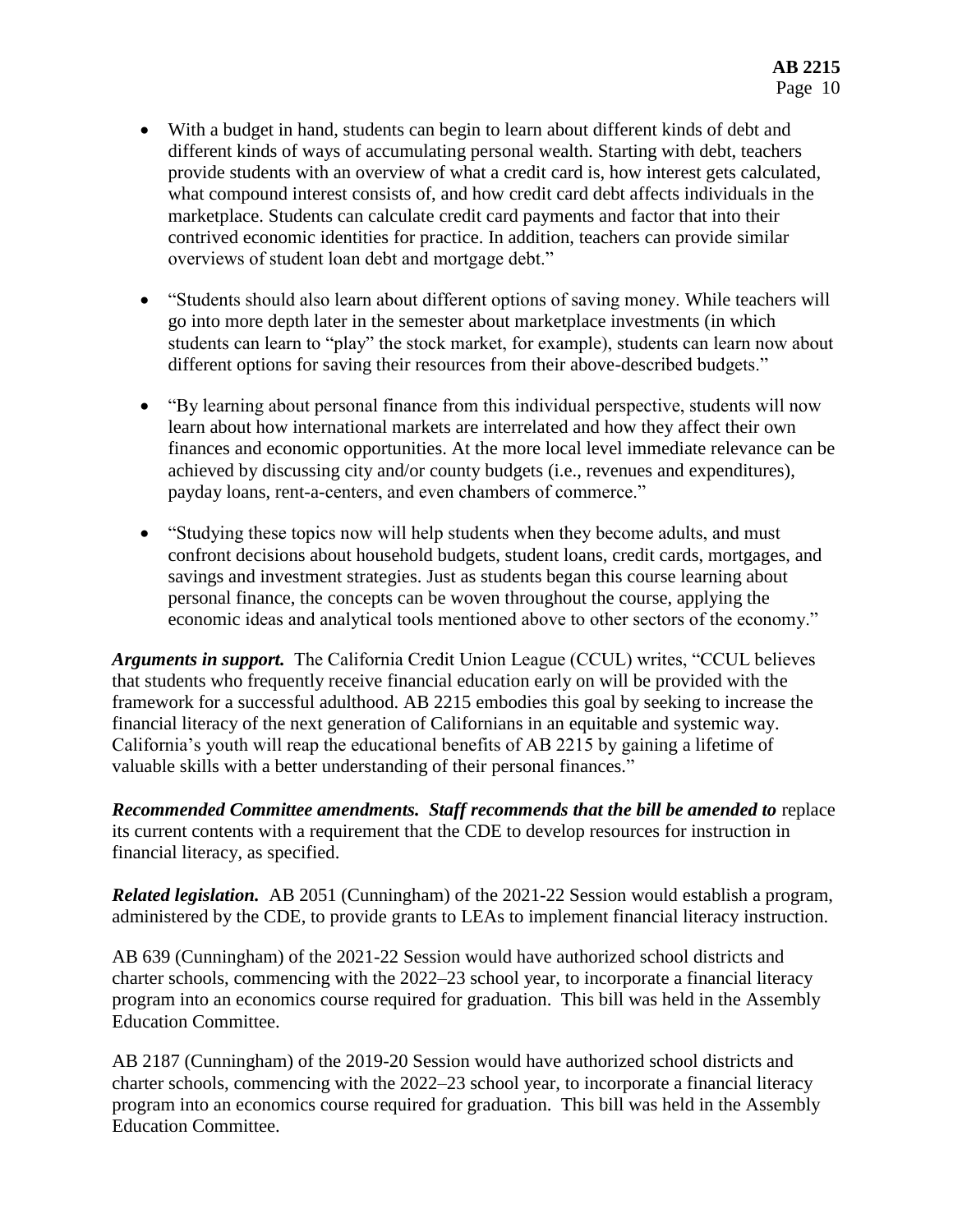AB 1087 (Cunningham) of the 2019-20 Session would have established the California Financial Literacy Initiative, for the purpose of improving the availability of instructional materials and programs to help students understand how to manage their finances and protect their financial privacy. This bill was held in the Assembly Appropriations Committee.

SB 83 (Stone) of the 2017-18 Session would have required the development of a model curriculum for an elective course in financial literacy for pupils in grades 9 to 12. This bill was held in the Assembly Appropriations Committee.

AB 858 (Dababneh) of the 2017-18 Session would have established the California Financial Literacy Initiative, for the purpose of improving the availability of instructional materials and programs to help students understand how to manage their finances and protect their financial privacy. This bill was vetoed by Governor Brown, who stated:

This bill is unnecessary. The History-Social Science Framework already contains financial literacy content for pupils in kindergarten through grade 12, as well as a financial literacy elective. In addition, the California Department of Education maintains a Web page with financial literacy resources for pupils in kindergarten through grade 12.

AB 2546 (Calderon), Chapter 616, Statutes of 2016, requires that, when the History-Social Science Curriculum Framework is revised after January 1, 2017, the IQC consider including specified content on financial literacy at least twice in three grade spans.

SB 1296 (Liu) of the 2015-16 Session would have required "consumer and homemaking education" to include financial literacy instruction on subjects including, but not limited to, student loans, credit cards, and investment and retirement accounts. This bill was held in the Senate Education Committee.

AB 166 (Hernández), Chapter 135, Statutes of 2013, requires that, concurrently with, but not prior to, the next revision of textbooks or curriculum frameworks in the social sciences, health, and mathematics curricula, the SBE ensure that these academic areas integrate components of human growth, human development, and human contribution to society, across the life course, and also financial literacy, including, but not limited to, budgeting and managing credit, student loans, consumer debt, and identity theft security.

AB 391 (Wieckowski) of the 2013-14 Session proposed the Common Cents Curriculum Act of 2013, requiring the SPI and SBE to adopt a one semester course in consumer education, include specified areas of content related to financial literacy, and encouraged financial literacy instruction to be included in the next revision of the history-social science frameworks. This bill was held in the Assembly Appropriations Committee.

SB 1080 (Lieu) of the 2011-12 Session would have authorized instruction provided in economics to include personal finances, including budgeting, savings, credit, and identity theft. The bill would have required the CDE to develop a personal finance curriculum in the next cycle in which the mathematics and History-Social Science Curriculum Framework were to be adopted. This bill was held in the Assembly Judiciary Committee.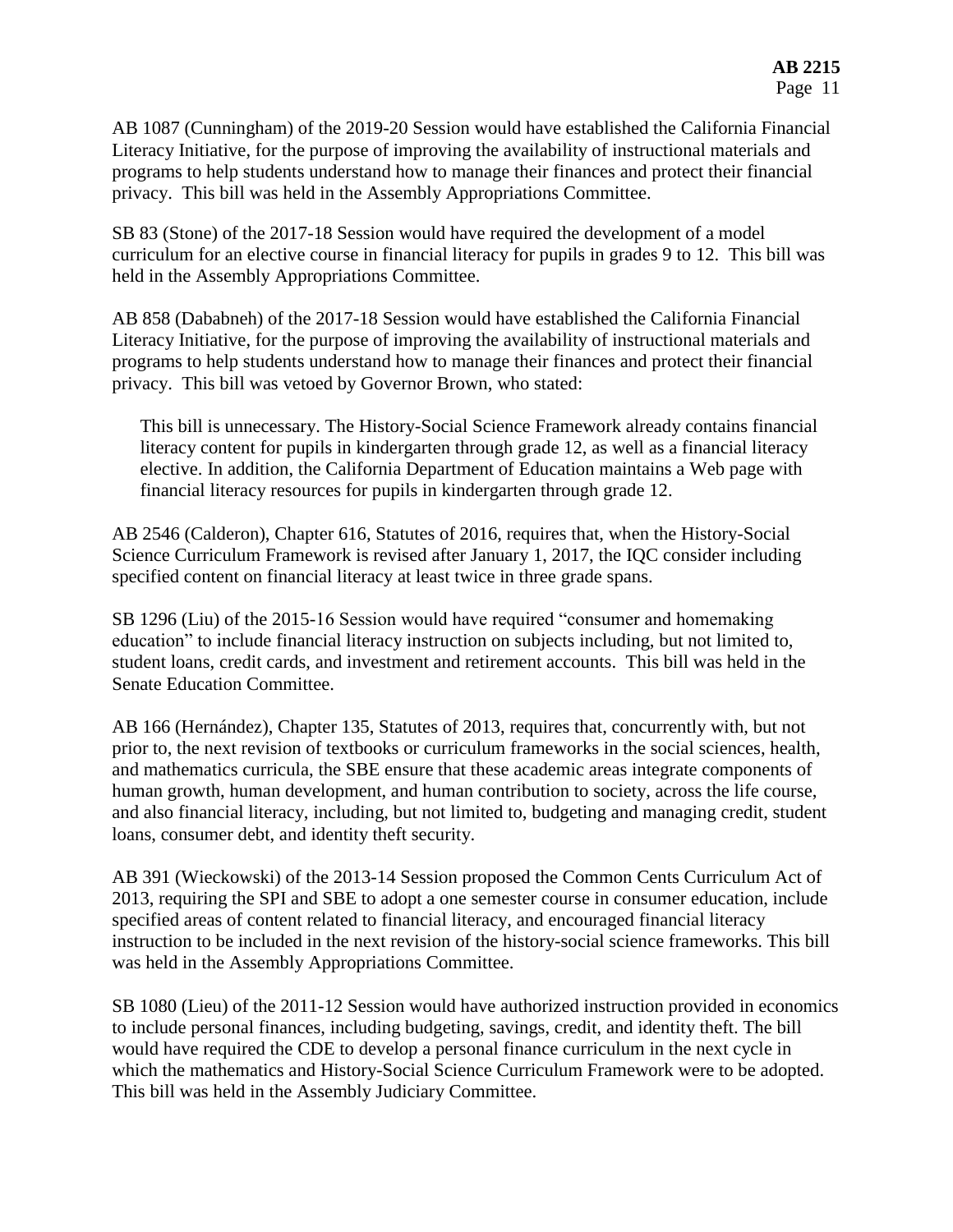SB 696 (Lieu) of the 2011-12 Session would have encouraged the instruction provided in economics to include instruction related to the understanding of personal finances, including budgeting, savings, credit, and identity theft. This bill was not heard in any committee.

SB 1080 (Lieu) of the 2011-12 Session would have authorized instruction provided in economics to include personal finances, including, but not limited to, mathematics, budgeting, savings, credit, and identity theft. The bill would have required the CDE to develop a personal finance curriculum in the next cycle in which the mathematics and History-Social Science Curriculum Framework were to be adopted. This measure was not heard by this committee and was held in the Assembly Judiciary Committee.

SB 779 (Lieu) of the 2011-12 Session would have authorized a school district, as part of providing economics instruction in grades 7-12, to include personal finances, including, but not limited to, budget savings, credit, and identify theft. This bill would have also required the CDE to consider developing a personal finance curriculum in the next cycle in which the history/social science curriculum framework would have been adopted. This bill was held in the Assembly Appropriations Committee.

SB 223 (Wyland) of the 2009-10 Session would have required that one-half of the economics course required for high school graduation focus on personal finance and financial literacy. This measure was held in the Assembly Appropriations Committee.

AB 1502 (Lieu) of the 2007-08 Session would have required the SBE and the Curriculum Development and Supplemental Materials Commission (now the IQC) to ensure that information about financial literacy be included in appropriate subject area frameworks, encouraged school districts to include instruction in personal finance, as specified in economics, and authorized the SPI to accept private donations for the purposes of implementing these provisions. This measure was vetoed by Governor Schwarzenegger, who stated:

While I acknowledge that teaching students the importance of financial literacy is meritorious, school districts already have the flexibility to incorporate money management into their lesson plans. Moreover, the State Board of Education adopted content standards are developed by a diverse group of experts and are intentionally broad in order to allow coverage of various events, developments, and issues. I continue to believe that the State should establish rigorous academic standards and frameworks, but refrain from being overly prescriptive in specific school curriculum.

AB 150 (Lieu) of the 2007-08 Session would have established the California Financial Literacy Initiative (Initiative), for the purpose of improving the availability of instructional materials and programs to help students understand how to manage their finances and protect their financial privacy, and would have authorized financial institutions to collect information about students who use online curricula which the institutions develop and which are endorsed by the Initiative. That bill was vetoed by Governor Schwarzenegger, who stated:

Teaching students the principles of money management is a worthy goal. However, this bill would merely authorize the Superintendent of Public Instruction (SPI) to convene an advisory committee and make financial literacy resources and materials that are grade-level appropriate available online. Superintendent O'Connell already has the authority to do these things, if he so chooses. In addition, many financial institutions and services providers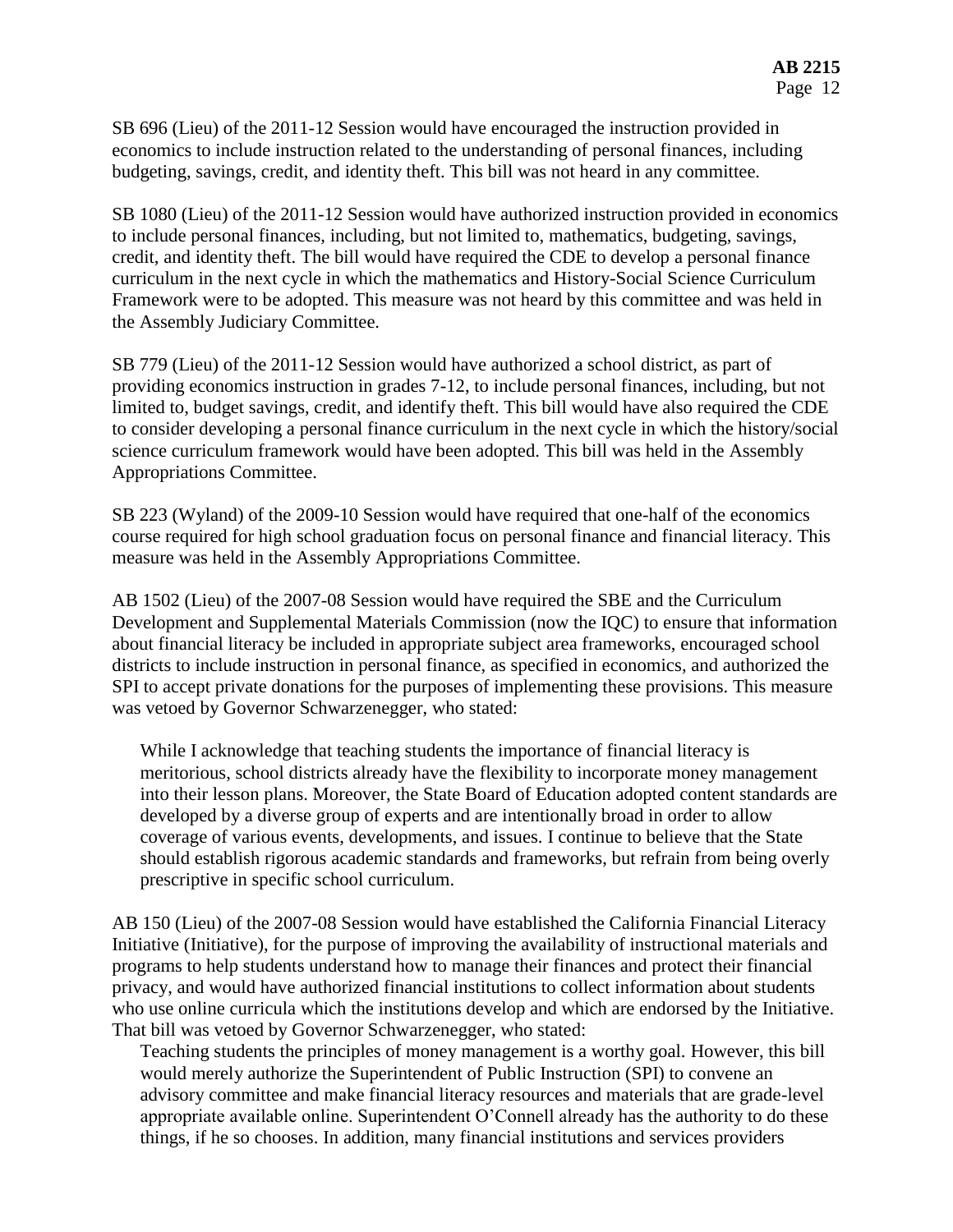already provide an abundance of information on financial literacy that is readily available on the Internet.

AB 1950 (Lieu) of the 2005-06 Session would have authorized school districts to provide instruction in personal finances in economics courses. This measure was vetoed by the Governor, who stated:

I vetoed a substantially similar bill, AB 2435 (Wiggins, 2004). As I previously stated, the bill is unnecessary because school districts already have the authority to teach budgeting, savings, and credit, under current law. Thus, my veto message remains applicable.

AB 2435 (Wiggins) of the 2003-04 Session authorized school districts to include instruction related to the understanding of personal finances in economics courses. This measure was vetoed by the Governor, who stated:

Allowing school districts to teach middle school and high school students about the importance of properly maintaining their personal finances is a worthy objective. However, this bill is unnecessary because school districts already have the authority to teach "budgeting, savings, and credit," under current law. Although I am unable to support this legislation, I agree with the importance of learning to spend wisely and properly managing finances. Learning to balance a checkbook, saving money for a rainy day, and understanding the dangers of too much credit card debt are all vital skills for kids to learn in order to become responsible adults. While teaching financial responsibility is important for our children, I would welcome future legislation that requires all members of the State Legislature to complete a course in financial management and responsibility. Requiring legislators to take a refresher course on managing finances may be the wisest investment the State could ever make. California may never have found itself in the deep fiscal crisis that it has had to endure, if such a requirement were signed into law earlier. One of the best lessons we can offer to our children, is to practice sound financial principles, and I believe the Legislature should begin teaching kids by example.

### **REGISTERED SUPPORT / OPPOSITION**:

#### **Support**

California State Treasurer (co-sponsor) CalCPA California Community Banking Network California Council for the Social Studies California Council on Economic Education California Credit Union League California Society of Certified Public Accountants Chino Commercial Bank Los Angeles County Office of Education Pockets Change One individual

### **Opposition**